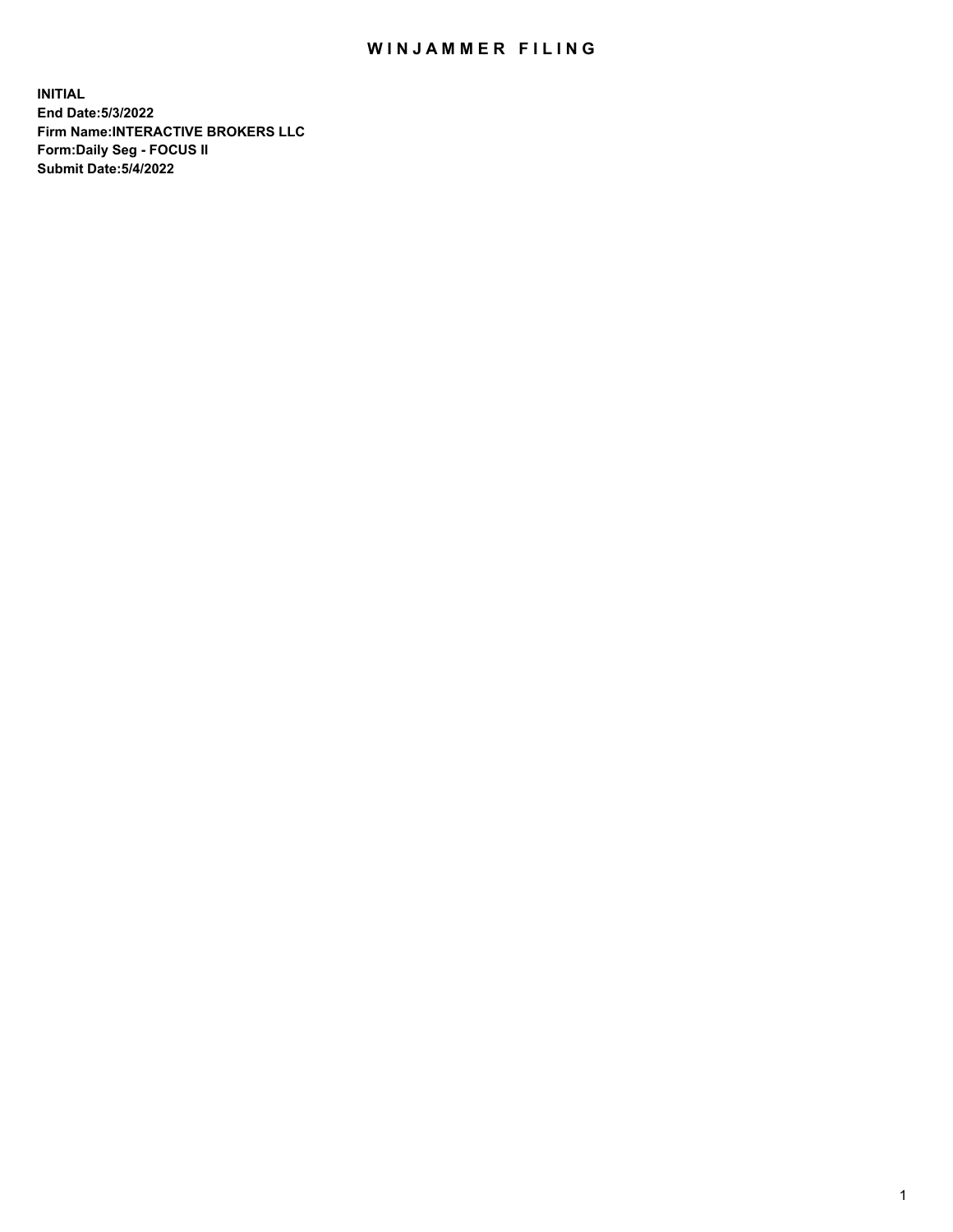**INITIAL End Date:5/3/2022 Firm Name:INTERACTIVE BROKERS LLC Form:Daily Seg - FOCUS II Submit Date:5/4/2022 Daily Segregation - Cover Page**

| Name of Company                                                                                                                                                                                                                                                                                                                | <b>INTERACTIVE BROKERS LLC</b>                                                                 |
|--------------------------------------------------------------------------------------------------------------------------------------------------------------------------------------------------------------------------------------------------------------------------------------------------------------------------------|------------------------------------------------------------------------------------------------|
| <b>Contact Name</b>                                                                                                                                                                                                                                                                                                            | James Menicucci                                                                                |
| <b>Contact Phone Number</b>                                                                                                                                                                                                                                                                                                    | 203-618-8085                                                                                   |
| <b>Contact Email Address</b>                                                                                                                                                                                                                                                                                                   | jmenicucci@interactivebrokers.c<br>om                                                          |
| FCM's Customer Segregated Funds Residual Interest Target (choose one):<br>a. Minimum dollar amount: ; or<br>b. Minimum percentage of customer segregated funds required:% ; or<br>c. Dollar amount range between: and; or<br>d. Percentage range of customer segregated funds required between:% and%.                         | $\overline{\mathbf{0}}$<br>$\overline{\mathbf{0}}$<br>155,000,000 245,000,000<br>00            |
| FCM's Customer Secured Amount Funds Residual Interest Target (choose one):<br>a. Minimum dollar amount: ; or<br>b. Minimum percentage of customer secured funds required:%; or<br>c. Dollar amount range between: and; or<br>d. Percentage range of customer secured funds required between:% and%.                            | $\overline{\mathbf{0}}$<br>$\overline{\mathbf{0}}$<br>80,000,000 120,000,000<br>0 <sub>0</sub> |
| FCM's Cleared Swaps Customer Collateral Residual Interest Target (choose one):<br>a. Minimum dollar amount: ; or<br>b. Minimum percentage of cleared swaps customer collateral required:% ; or<br>c. Dollar amount range between: and; or<br>d. Percentage range of cleared swaps customer collateral required between:% and%. | $\overline{\mathbf{0}}$<br>$\underline{\mathbf{0}}$<br>0 <sub>0</sub><br>0 <sub>0</sub>        |

Attach supporting documents CH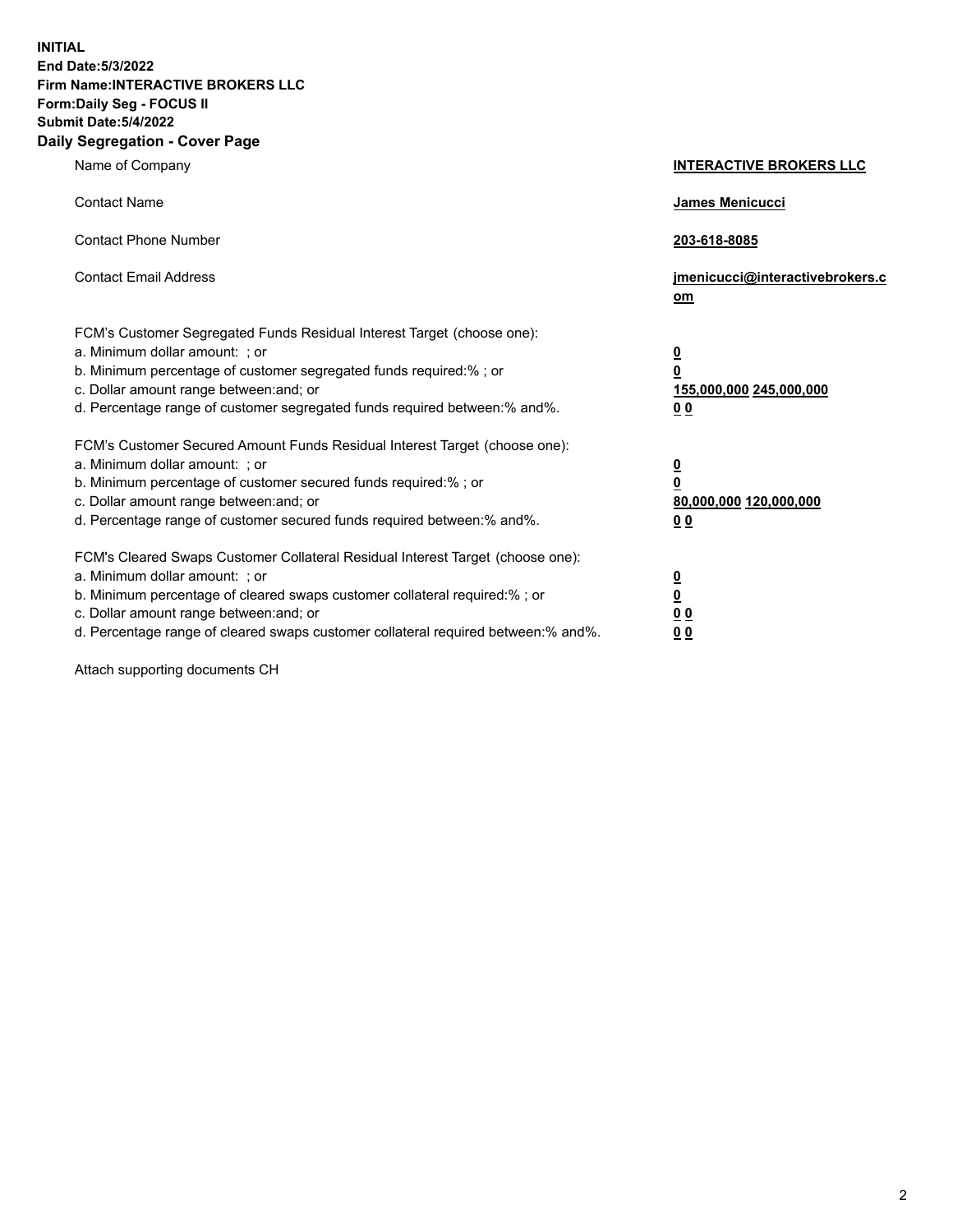**INITIAL End Date:5/3/2022 Firm Name:INTERACTIVE BROKERS LLC Form:Daily Seg - FOCUS II Submit Date:5/4/2022 Daily Segregation - Secured Amounts**

|     | Foreign Futures and Foreign Options Secured Amounts                                         |                                          |
|-----|---------------------------------------------------------------------------------------------|------------------------------------------|
|     | Amount required to be set aside pursuant to law, rule or regulation of a foreign            | $0$ [7305]                               |
|     | government or a rule of a self-regulatory organization authorized thereunder                |                                          |
| 1.  | Net ledger balance - Foreign Futures and Foreign Option Trading - All Customers             |                                          |
|     | A. Cash                                                                                     | 549,298,437 [7315]                       |
|     | B. Securities (at market)                                                                   | $0$ [7317]                               |
| 2.  | Net unrealized profit (loss) in open futures contracts traded on a foreign board of trade   | 16,474,582 [7325]                        |
| 3.  | Exchange traded options                                                                     |                                          |
|     | a. Market value of open option contracts purchased on a foreign board of trade              | 147,969 [7335]                           |
|     | b. Market value of open contracts granted (sold) on a foreign board of trade                | $-15,316$ [7337]                         |
| 4.  | Net equity (deficit) (add lines 1. 2. and 3.)                                               | 565,905,672 [7345]                       |
| 5.  | Account liquidating to a deficit and account with a debit balances - gross amount           | 12,095 [7351]                            |
|     | Less: amount offset by customer owned securities                                            | 0 [7352] 12,095 [7354]                   |
| 6.  | Amount required to be set aside as the secured amount - Net Liquidating Equity              | 565,917,767 [7355]                       |
|     | Method (add lines 4 and 5)                                                                  |                                          |
| 7.  | Greater of amount required to be set aside pursuant to foreign jurisdiction (above) or line | 565,917,767 [7360]                       |
|     | 6.                                                                                          |                                          |
|     | FUNDS DEPOSITED IN SEPARATE REGULATION 30.7 ACCOUNTS                                        |                                          |
| 1.  | Cash in banks                                                                               |                                          |
|     | A. Banks located in the United States                                                       | 2,696,455 [7500]                         |
|     | B. Other banks qualified under Regulation 30.7                                              | 0 [7520] 2,696,455 [7530]                |
| 2.  | Securities                                                                                  |                                          |
|     | A. In safekeeping with banks located in the United States                                   | 428,664,550 [7540]                       |
|     | B. In safekeeping with other banks qualified under Regulation 30.7                          | 0 [7560] 428,664,550 [7570]              |
| 3.  | Equities with registered futures commission merchants                                       |                                          |
|     | A. Cash                                                                                     | $0$ [7580]                               |
|     | <b>B.</b> Securities                                                                        | $0$ [7590]                               |
|     | C. Unrealized gain (loss) on open futures contracts                                         | $0$ [7600]                               |
|     | D. Value of long option contracts                                                           | $0$ [7610]                               |
|     | E. Value of short option contracts                                                          | 0 [7615] 0 [7620]                        |
| 4.  | Amounts held by clearing organizations of foreign boards of trade                           |                                          |
|     | A. Cash                                                                                     | $0$ [7640]                               |
|     | <b>B.</b> Securities                                                                        | $0$ [7650]                               |
|     | C. Amount due to (from) clearing organization - daily variation                             | $0$ [7660]                               |
|     | D. Value of long option contracts                                                           | $0$ [7670]                               |
|     | E. Value of short option contracts                                                          | 0 [7675] 0 [7680]                        |
| 5.  | Amounts held by members of foreign boards of trade                                          |                                          |
|     | A. Cash                                                                                     | 272,600,241 [7700]                       |
|     | <b>B.</b> Securities                                                                        | $0$ [7710]                               |
|     | C. Unrealized gain (loss) on open futures contracts                                         | -16,599,108 [7720]                       |
|     | D. Value of long option contracts                                                           | 147,969 [7730]                           |
|     | E. Value of short option contracts                                                          |                                          |
| 6.  |                                                                                             | <u>-15,316</u> [7735] 256,133,786 [7740] |
|     | Amounts with other depositories designated by a foreign board of trade                      | $0$ [7760]                               |
| 7.  | Segregated funds on hand                                                                    | $0$ [7765]                               |
| 8.  | Total funds in separate section 30.7 accounts                                               | 687,494,791 [7770]                       |
| 9.  | Excess (deficiency) Set Aside for Secured Amount (subtract line 7 Secured Statement         | 121,577,024 [7380]                       |
|     | Page 1 from Line 8)                                                                         |                                          |
| 10. | Management Target Amount for Excess funds in separate section 30.7 accounts                 | 80,000,000 [7780]                        |
| 11. | Excess (deficiency) funds in separate 30.7 accounts over (under) Management Target          | 41,577,024 [7785]                        |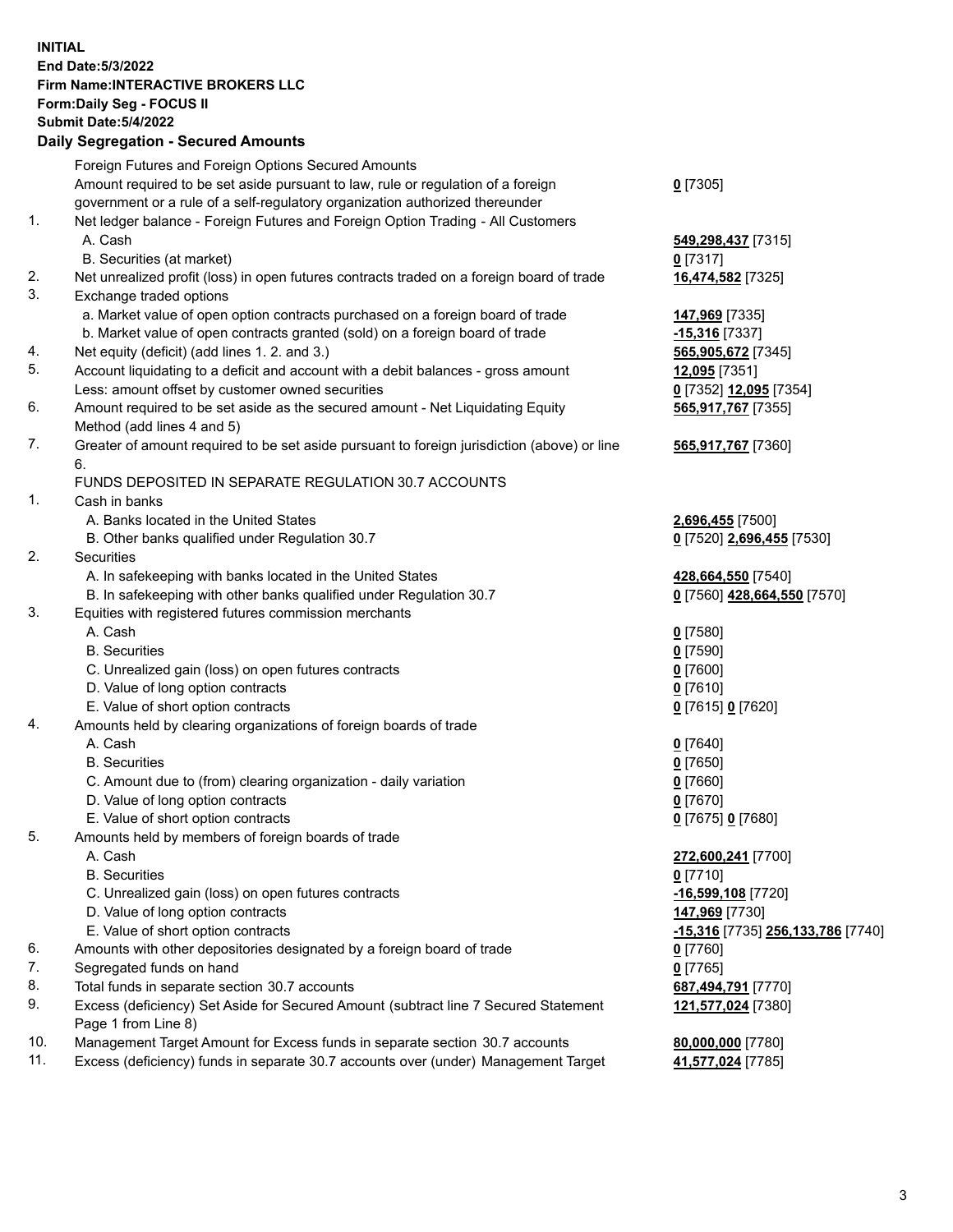**INITIAL End Date:5/3/2022 Firm Name:INTERACTIVE BROKERS LLC Form:Daily Seg - FOCUS II Submit Date:5/4/2022 Daily Segregation - Segregation Statement** SEGREGATION REQUIREMENTS(Section 4d(2) of the CEAct) 1. Net ledger balance A. Cash **8,192,668,089** [7010] B. Securities (at market) **0** [7020] 2. Net unrealized profit (loss) in open futures contracts traded on a contract market **263,981,872** [7030] 3. Exchange traded options A. Add market value of open option contracts purchased on a contract market **1,122,238,394** [7032] B. Deduct market value of open option contracts granted (sold) on a contract market **-920,501,629** [7033] 4. Net equity (deficit) (add lines 1, 2 and 3) **8,658,386,726** [7040] 5. Accounts liquidating to a deficit and accounts with debit balances - gross amount **1,058,760** [7045] Less: amount offset by customer securities **0** [7047] **1,058,760** [7050] 6. Amount required to be segregated (add lines 4 and 5) **8,659,445,486** [7060] FUNDS IN SEGREGATED ACCOUNTS 7. Deposited in segregated funds bank accounts A. Cash **1,040,053,182** [7070] B. Securities representing investments of customers' funds (at market) **5,388,140,105** [7080] C. Securities held for particular customers or option customers in lieu of cash (at market) **0** [7090] 8. Margins on deposit with derivatives clearing organizations of contract markets A. Cash **740,248,013** [7100] B. Securities representing investments of customers' funds (at market) **1,543,259,173** [7110] C. Securities held for particular customers or option customers in lieu of cash (at market) **0** [7120] 9. Net settlement from (to) derivatives clearing organizations of contract markets **-7,599,409** [7130] 10. Exchange traded options A. Value of open long option contracts **1,122,238,394** [7132] B. Value of open short option contracts **-920,501,269** [7133] 11. Net equities with other FCMs A. Net liquidating equity **0** [7140] B. Securities representing investments of customers' funds (at market) **0** [7160] C. Securities held for particular customers or option customers in lieu of cash (at market) **0** [7170] 12. Segregated funds on hand **0** [7150] 13. Total amount in segregation (add lines 7 through 12) **8,905,838,189** [7180] 14. Excess (deficiency) funds in segregation (subtract line 6 from line 13) **246,392,703** [7190] 15. Management Target Amount for Excess funds in segregation **155,000,000** [7194] 16. Excess (deficiency) funds in segregation over (under) Management Target Amount **91,392,703** [7198]

Excess